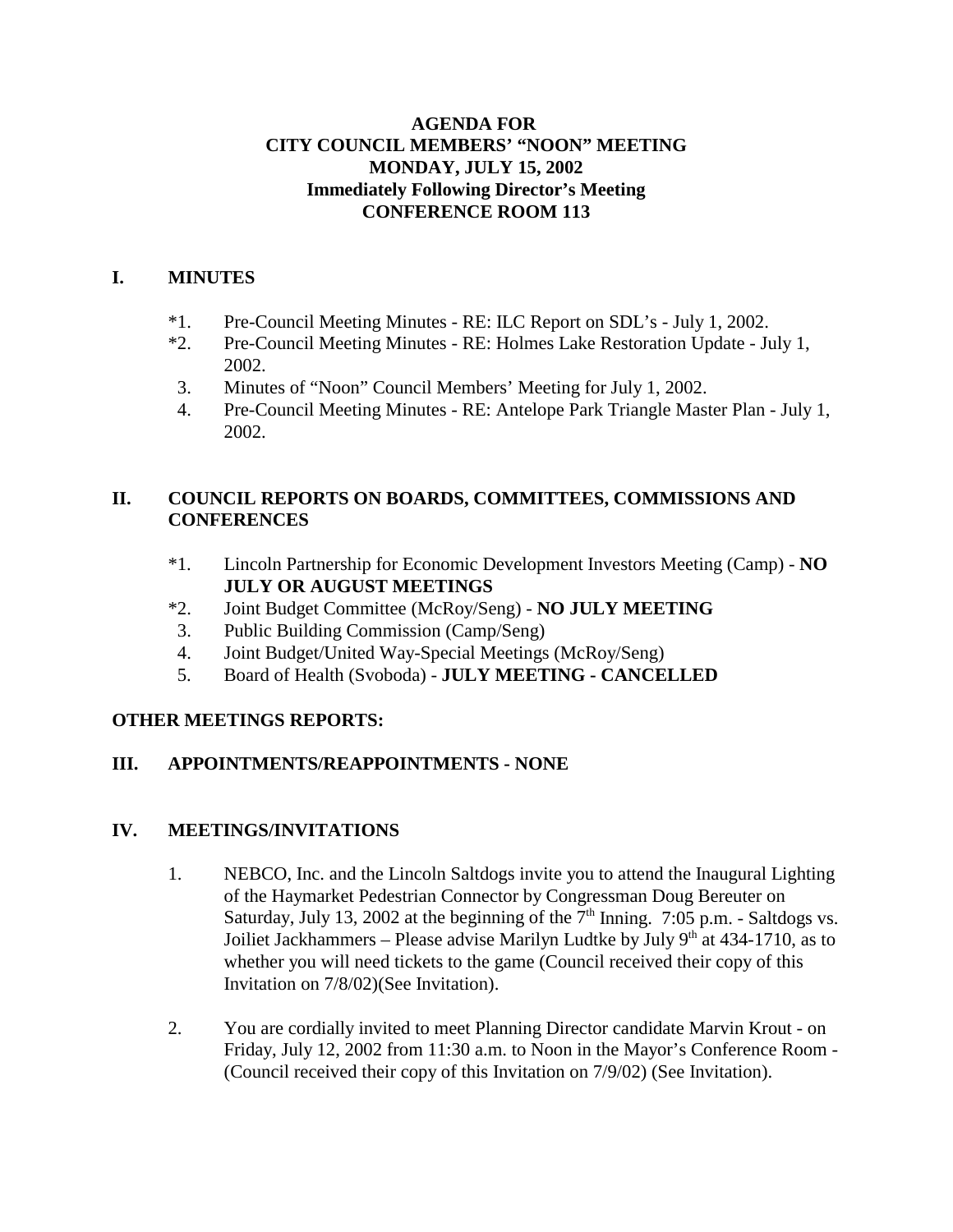- 3. The 2002 Nebraska Power Association (NPA) Annual Conference will be held August 13-14, 2002 at the Best Western Riverside Inn in Grand Island, Nebraska - The registration fee is \$95.00. You will need to make your own arrangements for accommodations at the Best Western Riverside Inn. A block of rooms has been reserved for NPA conferees until July 31, 2002 - The theme of this year's conference is "Back to the Basics" - **Please fill out the registration form (See enclosed Conference Registration Form and the Preliminary Program).**
- 4. July 18th Parks and Recreation Advisory Board Tour The tour is scheduled for the afternoon and early evening of Thursday, July  $18<sup>th</sup>$  - We will gather in the Auld Center at 3:30 p.m. and be at 7:00 p.m. - Please park in the lot located south of the building, if possible - Please RSVP to Jeanne at 441-8264 no later than July  $15<sup>th</sup>$  to let them know if you will attend the Tour so that they can finalize arrangements for the meal (See Invitation).

### **V. REQUESTS OF COUNCIL FROM MAYOR - NONE**

### **VI. MISCELLANEOUS**

- \*1. Discussion on "City Council Office Economies" (Requested by Jon Camp) (See Attached E-Mail).
- 2. Discussion of Inter-Department billings for Services provided to General Fund Departments. Fiscally wise or Fiscal folly? (Per Jonathan Cook)

#### **VII. CITY COUNCIL MEMBERS**

#### **VIII. ADJOURNMENT**

#### **\*HELD OVER FROM JULY 8, 2002.**

ca071502/tjg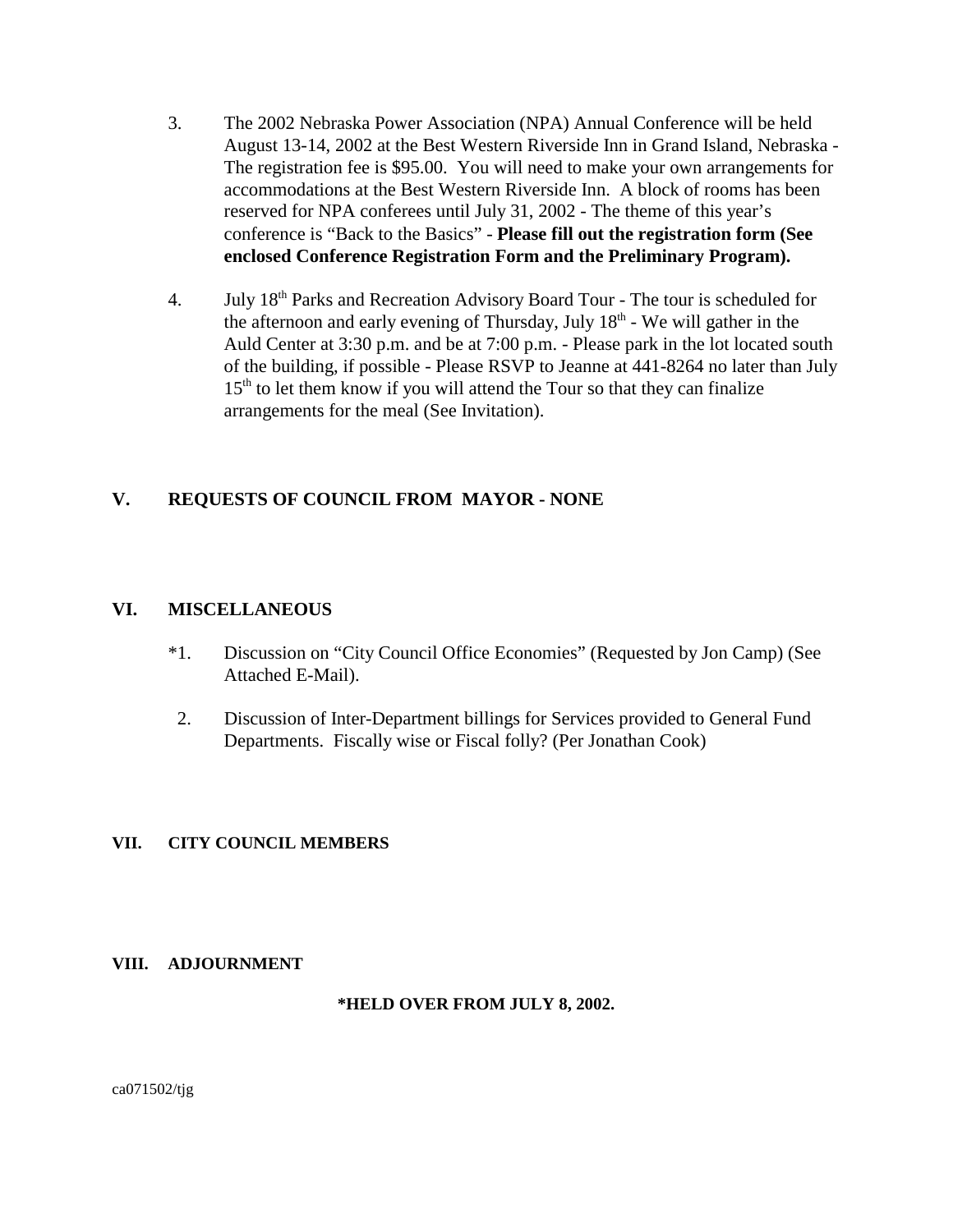# **MINUTES CITY COUNCIL MEMBERS' "NOON" MEETING MONDAY, JULY 15, 2002** *CONFERENCE ROOM 113*

**Council Members Present:** Jonathan Cook, Chair; Jon Camp, Vice Chair; Annette McRoy, Coleen Seng, Ken Svoboda, Terry Werner. ABSENT: Glenn Friendt

**Others Present:** Mark Bowen, Ann Harrell, Mayor's Office; Dana Roper, City Attorney; Joan Ray, Council Secretary; Darrell Podany, Aide to Council Members Camp, Friendt and Svoboda (attended briefly); Bill Luxford, 5-City TV (a brief appearance near the end of the meeting).

### **I. MINUTES**

- \*1. Pre-Council Meeting Minutes RE: ILC Report on SDL's July 1, 2002.
- \*2. Pre-Council Meeting Minutes RE: Holmes Lake Restoration Update July 1, 2002.
- 3. Minutes of "Noon" Council Members' Meeting for July 1, 2002.
- 4. Pre-Council Meeting Minutes RE: Antelope Park Triangle Master Plan July 1, 2002.

Chair Jonathan Cook requested a motion to approve the above-listed minutes. Ken Svoboda enthusiastically moved approval of the minutes as presented. The motion was seconded by Coleen Seng and carried by unanimous consensus of those Members present, for approval.

# **II. COUNCIL REPORTS ON BOARDS, COMMITTEES, COMMISSIONS AND CONFERENCES -**

\*1. LINCOLN PARTNERSHIP FOR ECONOMIC DEVELOPMENT INVESTORS MEETING (Camp) - **NO JULY OR AUGUST MEETINGS**

# \*2. JOINT BUDGET COMMITTEE (McRoy/Seng) - **NO JULY MEETING**

3. PUBLIC BUILDING COMMISSION (Camp/Seng) Mr. Camp reported that there had been a lot of discussion on the space [needs] study. Ms. Seng commented that she assumed all the Council Members had received the new plan showing the Council Office in this area [west of the Chambers]. Council members discussed the plans briefly. Mr. Camp stated again that he would like to have a cost analysis of the finishing of the  $3^{\rm rd}$  Floor if a new building is a possibility within the next 10 years.

Ms. Seng encouraged Council Members to review the time-lines suggested in the plans, noting that the  $3<sup>rd</sup>$  Floor expansion is in the  $2<sup>nd</sup>$  phase (2004-06) and the final remodeling which would effect the Council Office would be in the  $3<sup>rd</sup>$  phase (2007-09).

Mr. Cook noted that the moving of  $5$ -City TV to the  $3<sup>rd</sup>$  floor would be logistically inefficient for the broadcast of the Council meetings. Mr. Bowen explained that the area beneath this room, including the entryway from the  $9<sup>th</sup>$  Street entrance was also being considered for remodeling for the 5-City TV operation. He noted that the current cafeteria area is also dependent on the arrangements made when Valentino's lease has expired.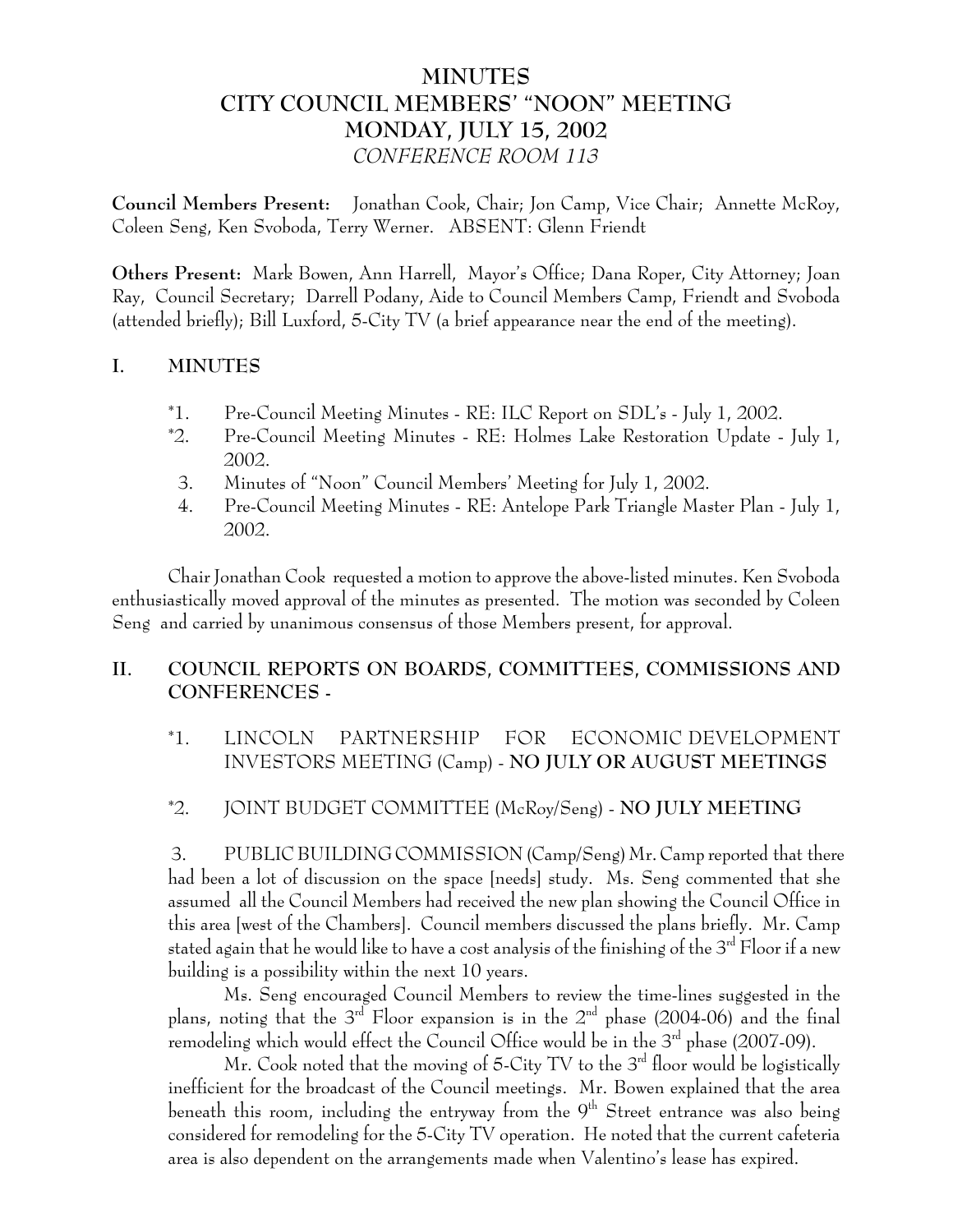Mr. Werner asked if the Public Building Commission has adopted this plan, or if it was still just another draft? The response was that it was just another draft. Mr. Camp explained that there has not even been an agreement to do this expansion. He stated that this bothered him because we have all this in writing, and we haven't even decided to complete the  $3<sup>rd</sup>$  floor area. He explained that was why he would like to have a cost analysis on the expansion so we could understand what we're looking at. Mr. Werner noted that this was the  $2<sup>nd</sup>$  draft that they had come up with and asked if they just keep presenting drafts until at some point the PBC decides that "here is our ten year plan"? Ms. Seng stated that [prior to approval] everyone should feel comfortable with what has been presented.

Mr. Bowen asked Ms. Seng if, in the past, they had a Master Plan that was approved at some point. Ms. Seng answered that they did....that was the Plan under which the current County-City Building was built. He asked then if eventually there will be a Master Plan adopted. Ms. Seng responded that is what we've been working under for the past 10-11 years.

Mr. Cook stated that he liked the current space study original plan better, noting that he did not care much for this one. Ms. Seng answered that several members of the PBC had agreed that the County Board and the City Council should remain on the  $1<sup>st</sup>$  floor in proximity to the Chambers.

Ms. Seng noted that there would be another work session on August  $6<sup>th</sup>$ . She reported that Warren Wisner had been approved once again as the bond counsel for the PBC, but would be operating out of a different law firm. Ms. Seng also reported that PBC had moved to follow through on the City's watering schedule. The final decision was that the watering would be based, not on the location of the property, but upon the address....odd being watered on odd days and even numbered properties being watered on even days.

She added that the PBC had also approved the demolition of the property at 744 South 8<sup>th</sup> Street, they had discussed river rock, and they had approved the resolution for the bonds.

4. JOINT BUDGET/UNITED WAY-SPECIAL MEETING (McRoy/Seng) Ms. McRoy reported that they had the five agencies of which the JBC had additional questions to be answered regarding criteria upon the funding approval.

Day-Watch, the Indian Center and Fresh Start were the three agencies that were having some financial problems, staff accountability and confused programing. Ms. McRoy noted that Kit [Boesch - Human Services Director] would do a follow-up meeting with the directors of those agencies.

She noted that Day-Watch had made an almost adversarial presentation. They needed to find a new location because their rent had gone up three times, in substantial amounts. She informed Council that there was a great deal "up-in-the air" right now with long range planning issues for these agencies. Ms. McRoy reported that all of the agencies would be receiving their money - some after criteria adjustments.

Ms. Seng reported that there had been a good meeting with those working on the Community Learning Centers. She noted that Bonnie Coffey was not there due to family concerns, but that meeting was very positive.

Ms. Seng and Ms. McRoy both expressed frustration with the presentations and attitudes of two agencies noting that professionalism was lacking to the point of being a determent to the agencies. Council briefly discussed problems of the different agencies.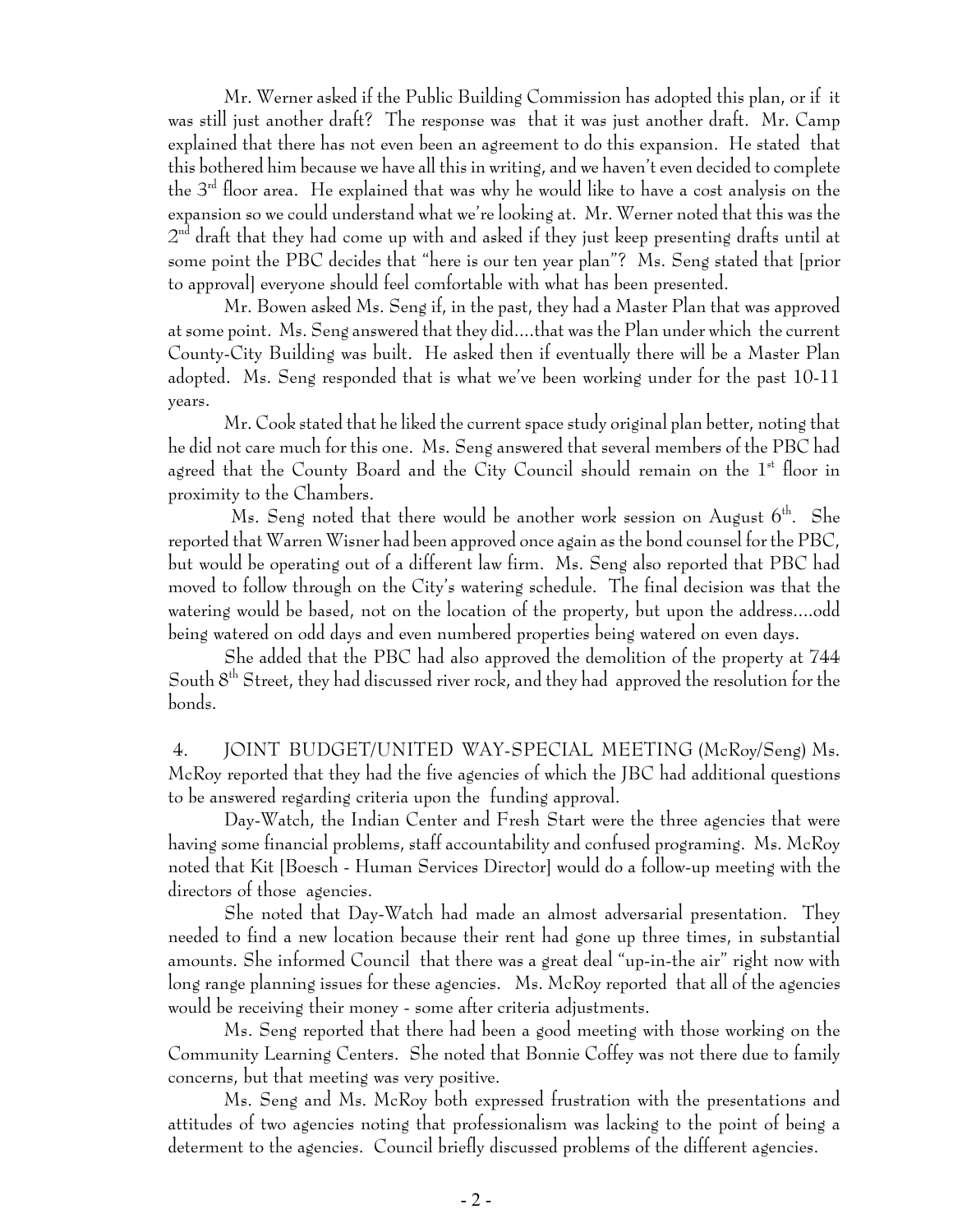5. BOARD OF HEALTH (Svoboda) - **JULY MEETING - CANCELLED** Ms. Seng asked Mr. Svoboda if he hadn't gone to the National Meeting of the Board of Health. Mr. Svoboda responded that he had. The meeting of the National Association of Local Boards of Health had been held in New Orleans, Louisiana. He reported that Dr. Ed Schnider, the Lincoln/Lancaster County Board President received the Midwest Trustee's Person of the Year Award. He was there in attendance to receive that award, which is an honor to our community. It was a very good conference with the largest attendance they'd ever had. Ms. Seng asked if there would be any publicity on the award presentation. Mr. Svoboda answered that the Health Director had been notified and upon his return from a school he is attending, there should be a press release issued.

OTHER MEETINGS - Ms. McRoy reported that she has been working with a group regarding issues of concern for the area on "L" Street between  $6<sup>th</sup>$  and  $8<sup>th</sup>$  Streets. The principals involved were from several area industries regarding the parking configuration in the area. The group also included participants from the Police Department and the Public Works Department who were working on various situations - looking for some solutions to problems they're having with parking in that area.

**III. APPOINTMENTS/REAPPOINTMENTS** - Mr. Camp asked about the appointment to the Health Endowment Board and requested that Council be kept posted on the progress made on those appointments. Mr. Bowen stated that they had not taken any action on anything at this point. He noted that the appointments would be handled by Joyce Quinn now, adding that if Council Members knew of anyone interested in serving on any Boards or Committees to have them contact Ms. Quinn in the Mayor's Office.

### **IV. MEETINGS/INVITATIONS** - Noted Without Comment

**V. REQUESTS OF COUNCIL FROM MAYOR** - Mr. Bowen requested that the "Requests of Council from Mayor" section of the Council Members' "Noon" Agenda be combined with the "Appointments/Reappointment's" section. Mr. Cook offered that the two could be placed together on the Agenda for more convenient reporting. [Staff so noted]

Mr. Bowen reported that the Special Session of the Legislature would be coming up at the end of the month. There will be a meeting of the State Delegation scheduled for this week. The Council and County Board Chairs are invited to attend to see where we stand regarding the budget as well as receiving an update from the legislative side.

Mr. Cook stated that he had misunderstood what this meeting was about. He had thought it was about setting legislative priorities `down the line', but this is about just the Special Session. Mr. Bowen indicated that the meeting would be occurring this week. There will also possibly be a follow-up during the Special Session on how things are going. He noted that Mr. Bob Workman would be attending for the County adding that the County's budget problems are beginning to appear with a significant deficit which they will have to deal with now.

Mr. Bowen also reported that Peggy Watchorn [City Controller] has gone over to LPED and has gone through some of their financials and is back there again this week and hopes to have the review wrapped up this week. There will be a report forthcoming upon the completion of that review.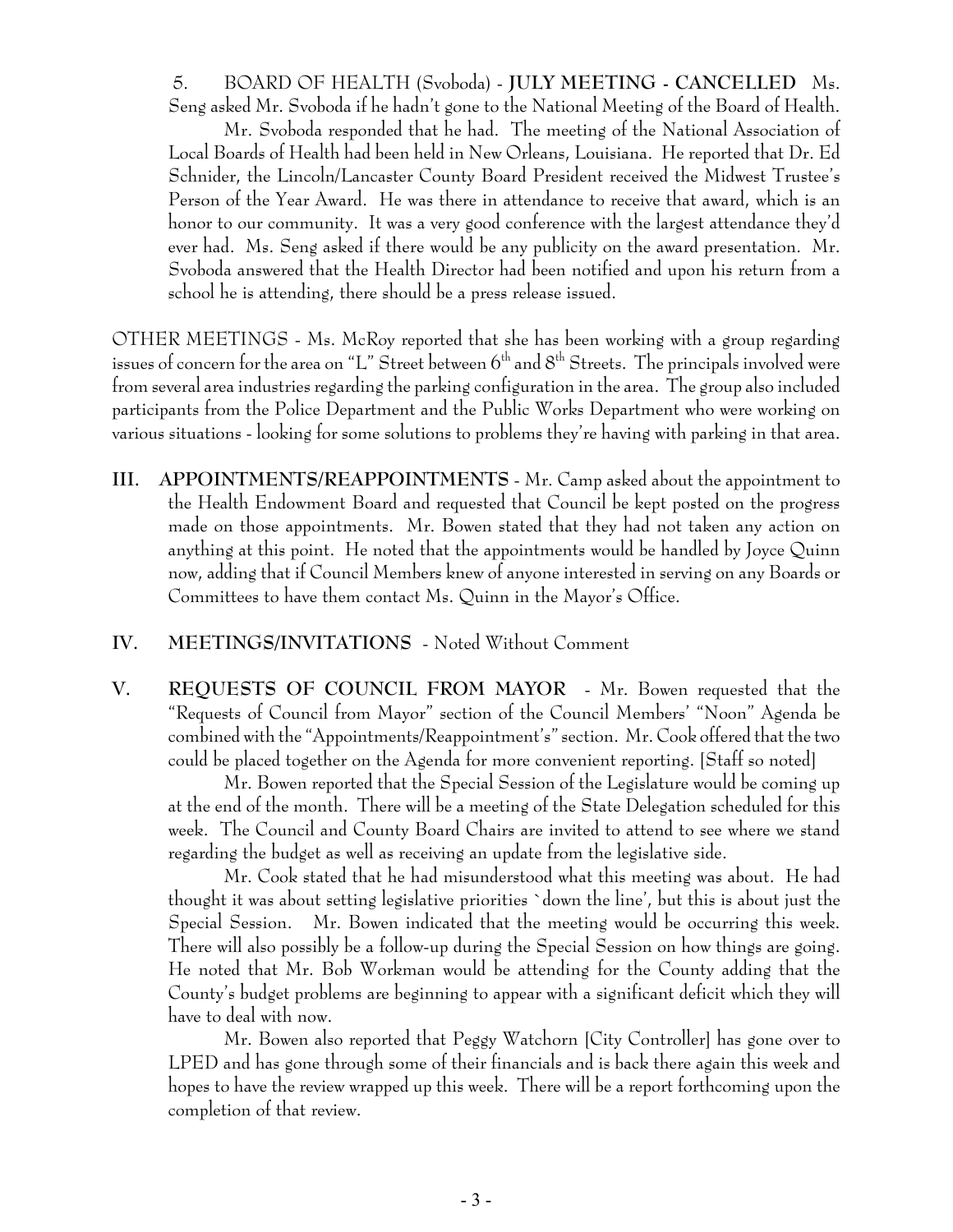### **VI. MISCELLANEOUS** -

\*1. Discussion on "City Council Office Economies" (Requested by Jon Camp) Mr. Camp made suggestions as to ways that could help reduce the photocopy time and expense for the Council office. Several suggestions were made and implemented.

Subscriptions and Departmental Reports were also discussed with ways to cut back on the number received in the office in order to cut back on copying expenses for all City Offices. It was suggested that the LES and Health Department reports could be cut to one copy. These two Departments were notified. The reports will be placed in the Council Office for review by Council Members.

Mr. Svoboda brought up the RFI process as well. He noted that his inquiries regarding his concerns are directed to the appropriate departmental person by his aide Darrell Podany. Ms. Seng noted that the RFI process gave Council a tracking process for requests. If one Council Member had made an inquiry to a department, others with the same question from their constituency would be aware of the answer to the question. The RFI process provides a better and more permanent record. It also provides a mechanism for Directors to be made aware of whether or not their staff persons are responding to inquiries in a timely manner. Ms. Seng also noted that the constituent then knows that action is being taken because he/she receives a copy of the RFI as well.

 2. Discussion of Inter-Department billings for Services provided to General Fund Departments.(Per Jonathan Cook) This was discussed at the Council's Budget presentation. Mr. Cook requested that Mr. Hubka prepare a brief response on such issues as the cost of billing through Inter-Departmental process and the Inter-Departmental billing process generally. Mr. Cook felt the I.S. Services were being pressured to bill more now than they were before...so this may be happening more than it had been previously. [Staff notified Mr. Hubka of this request on July 15, 2002].

### **VII. COUNCIL MEMBERS**

**JON CAMP** - Mr. Camp requested a pre-council on the History of the South 84<sup>th</sup> Street Development regarding changes that had been made, perhaps without the knowledge of the neighborhood. He also requested a pre-council on the acquisition of public right-of-way. The  $84<sup>th</sup>$ Street pre-council was set for August  $5<sup>th</sup>$ . The right-of-way issue would be added to the future precouncil listing.

Mr. Camp also brought up the funding required for a new Assistant Fire Chief position. He requested that Council delay the issue which is on the Agenda for todays meeting until his request for more information on the funding required for that position could be answered. Several Council Members stated that they had talked with Fire Department personnel on the issue and had been told that the position was needed. It was agreed that Chief Spadt would be at the meeting today to answer any concerns about the position and the financing involved.

**JONATHAN COOK** - Mr. Cook brought up the question of what to do with redundant testimony when it comes forward from one citizen week after week. Council discussed several scenarios and options. Mr. Roper felt the only course open to Council was to allow a citizen to speak, even if that citizen were abusing the privilege.